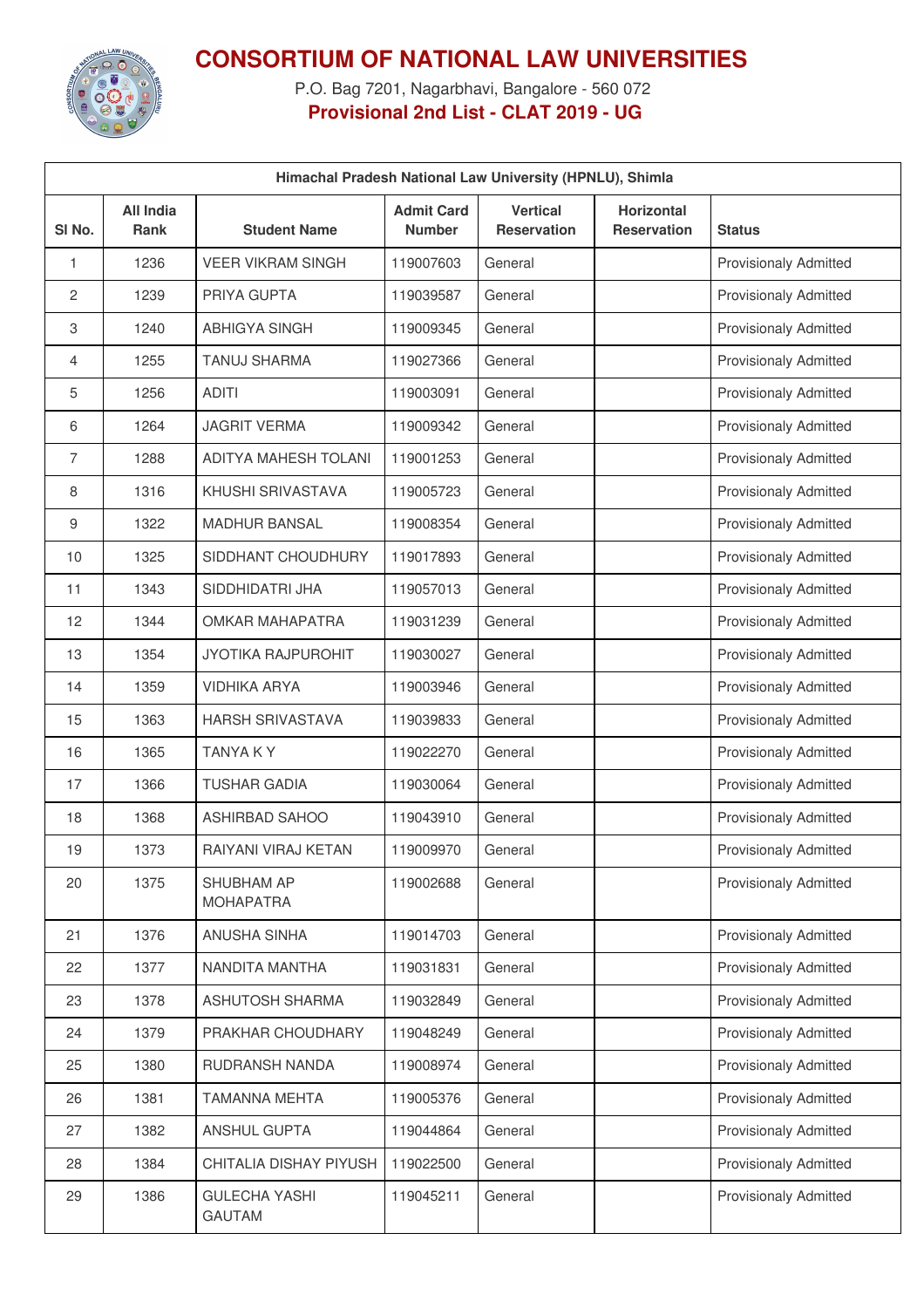| Himachal Pradesh National Law University (HPNLU), Shimla |                                 |                          |                                    |                                       |                                         |                              |  |
|----------------------------------------------------------|---------------------------------|--------------------------|------------------------------------|---------------------------------------|-----------------------------------------|------------------------------|--|
| SI No.                                                   | <b>All India</b><br><b>Rank</b> | <b>Student Name</b>      | <b>Admit Card</b><br><b>Number</b> | <b>Vertical</b><br><b>Reservation</b> | <b>Horizontal</b><br><b>Reservation</b> | <b>Status</b>                |  |
| 30                                                       | 1387                            | <b>ALOK DUBEY</b>        | 119015148                          | General                               |                                         | <b>Provisionaly Admitted</b> |  |
| 31                                                       | 1388                            | <b>DEEPANSHU BISARIA</b> | 119045734                          | General                               |                                         | <b>Provisionaly Admitted</b> |  |
| 32                                                       | 1389                            | ABHAY RAJ MISHRA         | 119028743                          | General                               |                                         | <b>Provisionaly Admitted</b> |  |
| 33                                                       | 1390                            | SIDDHARTH KAUSHIK        | 119010950                          | General                               |                                         | <b>Provisionaly Admitted</b> |  |
| 34                                                       | 1391                            | <b>KARTIKEY KAUSHIK</b>  | 119000242                          | General                               |                                         | <b>Provisionaly Admitted</b> |  |
| 35                                                       | 1392                            | KARTIKEYA ANSHU          | 119040656                          | General                               |                                         | <b>Provisionaly Admitted</b> |  |
| 36                                                       | 1394                            | <b>NAMAN SINGHAL</b>     | 119008634                          | General                               |                                         | <b>Provisionaly Admitted</b> |  |
| 37                                                       | 1396                            | SARVAGYA JAIN            | 119009105                          | General                               |                                         | <b>Provisionaly Admitted</b> |  |
| 38                                                       | 1726                            | ROHIT H NAIR             | 119034920                          | General                               | $CW^*$                                  | <b>Provisionaly Admitted</b> |  |
| 39                                                       | 1741                            | SAMIKSHA YADAV           | 119019103                          | General                               | $CW^*$                                  | <b>Provisionaly Admitted</b> |  |
| 40                                                       | 1866                            | <b>SAMARTH PANWAR</b>    | 119030209                          | General                               | $CW^*$                                  | <b>Provisionaly Admitted</b> |  |
| 41                                                       | 7332                            | <b>HIAA SHARMA</b>       | 119062038                          | General                               | GC-HP*                                  | <b>Provisionaly Admitted</b> |  |
| 42                                                       | 7796                            | <b>ASHISH SHARMA</b>     | 119034239                          | General                               | GC-HP*                                  | <b>Provisionaly Admitted</b> |  |
| 43                                                       | 7923                            | SNIGDHA DADHWAL          | 119006442                          | General                               | GC-HP*                                  | <b>Provisionaly Admitted</b> |  |
| 44                                                       | 8056                            | <b>ADITI KUMARI</b>      | 119008287                          | General                               | GC-HP*                                  | <b>Provisionaly Admitted</b> |  |
| 45                                                       | 8177                            | <b>ASHMEET KAUR SHAH</b> | 119013448                          | General                               | GC-HP*                                  | <b>Provisionaly Admitted</b> |  |
| 46                                                       | 8237                            | <b>RIYA SINGH</b>        | 119001499                          | General                               | GC-HP*                                  | <b>Provisionaly Admitted</b> |  |
| 47                                                       | 8402                            | <b>MEGHNA PATI</b>       | 119063582                          | General                               | GC-HP*                                  | <b>Provisionaly Admitted</b> |  |
| 48                                                       | 8427                            | <b>KESHAV AGGARWAL</b>   | 119012665                          | General                               | GC-HP*                                  | <b>Provisionaly Admitted</b> |  |
| 49                                                       | 8557                            | SHUCHITA REHALIA         | 119075582                          | General                               | GC-HP*                                  | <b>Provisionaly Admitted</b> |  |
| 50                                                       | 8708                            | <b>ADITYA THAKUR</b>     | 119035975                          | General                               | $GC-HP*$                                | <b>Provisionaly Admitted</b> |  |
| 51                                                       | 10822                           | <b>JYOTIKA SAROHA</b>    | 119004557                          | SC                                    |                                         | <b>Provisionaly Admitted</b> |  |
| 52                                                       | 10993                           | <b>HARSHIL</b>           | 119034351                          | SC                                    |                                         | Provisionaly Admitted        |  |
| 53                                                       | 11129                           | NIKHIL SAVLE             | 119016451                          | SC                                    |                                         | <b>Provisionaly Admitted</b> |  |
| 54                                                       | 11233                           | <b>MANAN KAPOOR</b>      | 119039048                          | SC                                    |                                         | Provisionaly Admitted        |  |
| 55                                                       | 11572                           | VIBHAV V NATH            | 119027441                          | SC                                    |                                         | <b>Provisionaly Admitted</b> |  |
| 56                                                       | 11586                           | MONALIKA CHAUDHARY       | 119008872                          | SC                                    |                                         | <b>Provisionaly Admitted</b> |  |
| 57                                                       | 11606                           | S.LAVANYA                | 119025190                          | SC                                    |                                         | <b>Provisionaly Admitted</b> |  |
| 58                                                       | 11668                           | ABHISHEK MOHANPURIA      | 119001022                          | SC                                    |                                         | <b>Provisionaly Admitted</b> |  |
| 59                                                       | 11707                           | <b>MUKUL SINGH</b>       | 119002406                          | SC                                    |                                         | <b>Provisionaly Admitted</b> |  |
| 60                                                       | 11721                           | NAVRAJ RAWL              | 119040334                          | SC                                    |                                         | <b>Provisionaly Admitted</b> |  |
| 61                                                       | 11745                           | LINDA MEGHANA            | 119040832                          | SC                                    |                                         | <b>Provisionaly Admitted</b> |  |
| 62                                                       | 11884                           | OMKAR Y S                | 119027082                          | SC                                    |                                         | <b>Provisionaly Admitted</b> |  |
| 63                                                       | 17748                           | PRIYANKITA MAJHI         | 119062150                          | ST                                    |                                         | Provisionaly Admitted        |  |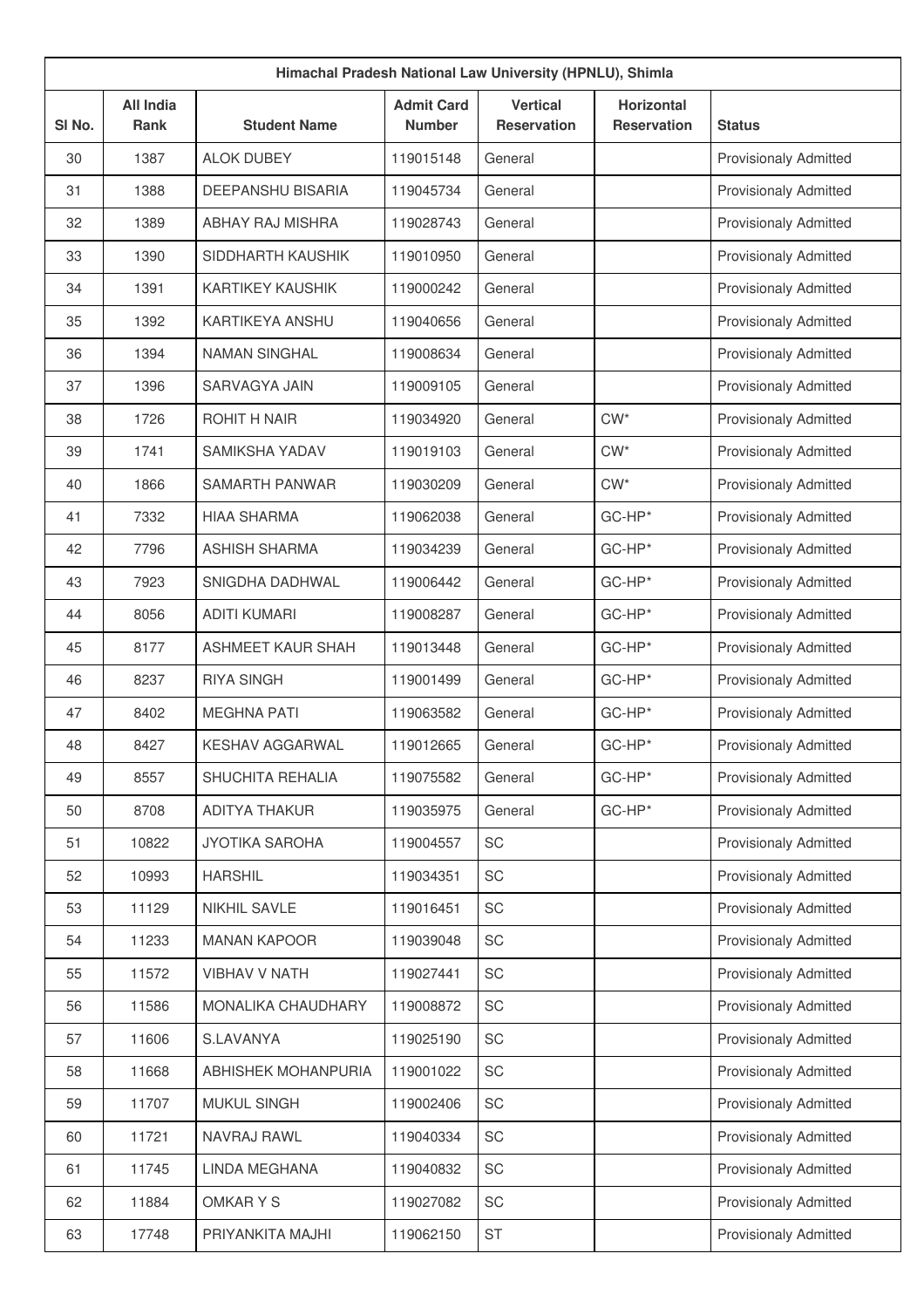| Himachal Pradesh National Law University (HPNLU), Shimla |                          |                            |                                    |                                       |                                         |                              |  |
|----------------------------------------------------------|--------------------------|----------------------------|------------------------------------|---------------------------------------|-----------------------------------------|------------------------------|--|
| SI No.                                                   | All India<br><b>Rank</b> | <b>Student Name</b>        | <b>Admit Card</b><br><b>Number</b> | <b>Vertical</b><br><b>Reservation</b> | <b>Horizontal</b><br><b>Reservation</b> | <b>Status</b>                |  |
| 64                                                       | 18643                    | <b>TEMJENTILA PONGENER</b> | 119045955                          | <b>ST</b>                             |                                         | <b>Provisionaly Admitted</b> |  |
| 65                                                       | 18814                    | <b>ANKIT MEENA</b>         | 119024294                          | <b>ST</b>                             |                                         | <b>Provisionaly Admitted</b> |  |
| 66                                                       | 30902                    | SHIVANSHU KHADGAWAT        | 119040187                          | General                               | PWD <sup>*</sup>                        | <b>Provisionaly Admitted</b> |  |
| 67                                                       | 30903                    | RUDRAKSHA GAUR             | 119047433                          | General                               | PWD <sup>*</sup>                        | <b>Provisionaly Admitted</b> |  |
| 68                                                       | 32372                    | <b>DISHA SONI</b>          | 119041286                          | General                               | PWD <sup>*</sup>                        | <b>Provisionaly Admitted</b> |  |
| 69                                                       | 37335                    | <b>OJAS BANGIA</b>         | 119063196                          | General                               | PWD <sup>*</sup>                        | <b>Provisionaly Admitted</b> |  |
| 70                                                       | 37350                    | <b>SHAUREY RELAN</b>       | 119022819                          | General                               | PWD <sup>*</sup>                        | <b>Provisionaly Admitted</b> |  |

## **Status of provisionally admitted students in the first list - UG**

| Himachal Pradesh National Law University (HPNLU), Shimla |                                 |                                                 |                                    |                                       |                                         |                    |  |
|----------------------------------------------------------|---------------------------------|-------------------------------------------------|------------------------------------|---------------------------------------|-----------------------------------------|--------------------|--|
| SI <sub>No.</sub>                                        | <b>All India</b><br><b>Rank</b> | <b>Student Name</b>                             | <b>Admit Card</b><br><b>Number</b> | <b>Vertical</b><br><b>Reservation</b> | <b>Horizontal</b><br><b>Reservation</b> | <b>Status</b>      |  |
| 1                                                        | 622                             | <b>RUDRANSH PANDEY</b>                          | 119000912                          | General                               |                                         | Vacant             |  |
| $\overline{c}$                                           | 690                             | <b>ISHIKA CHAUHAN</b>                           | 119035190                          | General                               |                                         | Sought Upgradation |  |
| 3                                                        | 822                             | SAURABH CHAUHAN                                 | 119019641                          | General                               |                                         | Sought Upgradation |  |
| 4                                                        | 862                             | <b>HARIT GANDHI</b>                             | 119027003                          | General                               |                                         | Vacant             |  |
| 5                                                        | 883                             | AAYUSHI SINGH                                   | 119033852                          | General                               |                                         | Sought Upgradation |  |
| 6                                                        | 887                             | SOMVEER GOYAT                                   | 119013438                          | General                               |                                         | Vacant             |  |
| $\overline{7}$                                           | 986                             | <b>RIYA GULATI</b>                              | 119012915                          | General                               |                                         | Vacant             |  |
| 8                                                        | 1067                            | YOGESH KHANDELWAL                               | 119029126                          | General                               |                                         | Sought Upgradation |  |
| 9                                                        | 1102                            | <b>SHLOKA</b><br>RAMACHANDRAN<br><b>DIKSHIT</b> | 119022272                          | General                               |                                         | Vacant             |  |
| 10                                                       | 1107                            | <b>PRANAV VYAS</b>                              | 119052166                          | General                               |                                         | Vacant             |  |
| 11                                                       | 1119                            | SHIVANSH CHANDRA<br><b>BAGADIYA</b>             | 119023912                          | General                               |                                         | Sought Upgradation |  |
| 12                                                       | 1123                            | SHRINWANTU<br><b>CHOUDHURY</b>                  | 119028987                          | General                               |                                         | Vacant             |  |
| 13                                                       | 1132                            | PARTH GUPTA                                     | 119022620                          | General                               |                                         | Sought Upgradation |  |
| 14                                                       | 1136                            | NILESH BELIRAYA K                               | 119022195                          | General                               |                                         | Sought Upgradation |  |
| 15                                                       | 1141                            | PRIYANSHI SINGH                                 | 119034340                          | General                               |                                         | Vacant             |  |
| 16                                                       | 1159                            | ANUSHKA SHARMA                                  | 119032111                          | General                               |                                         | Vacant             |  |
| 17                                                       | 1162                            | PRANAY LAKHANPAL                                | 119047006                          | General                               |                                         | Vacant             |  |
| 18                                                       | 1166                            | ANKIT NATH JHA                                  | 119027871                          | General                               |                                         | Sought Upgradation |  |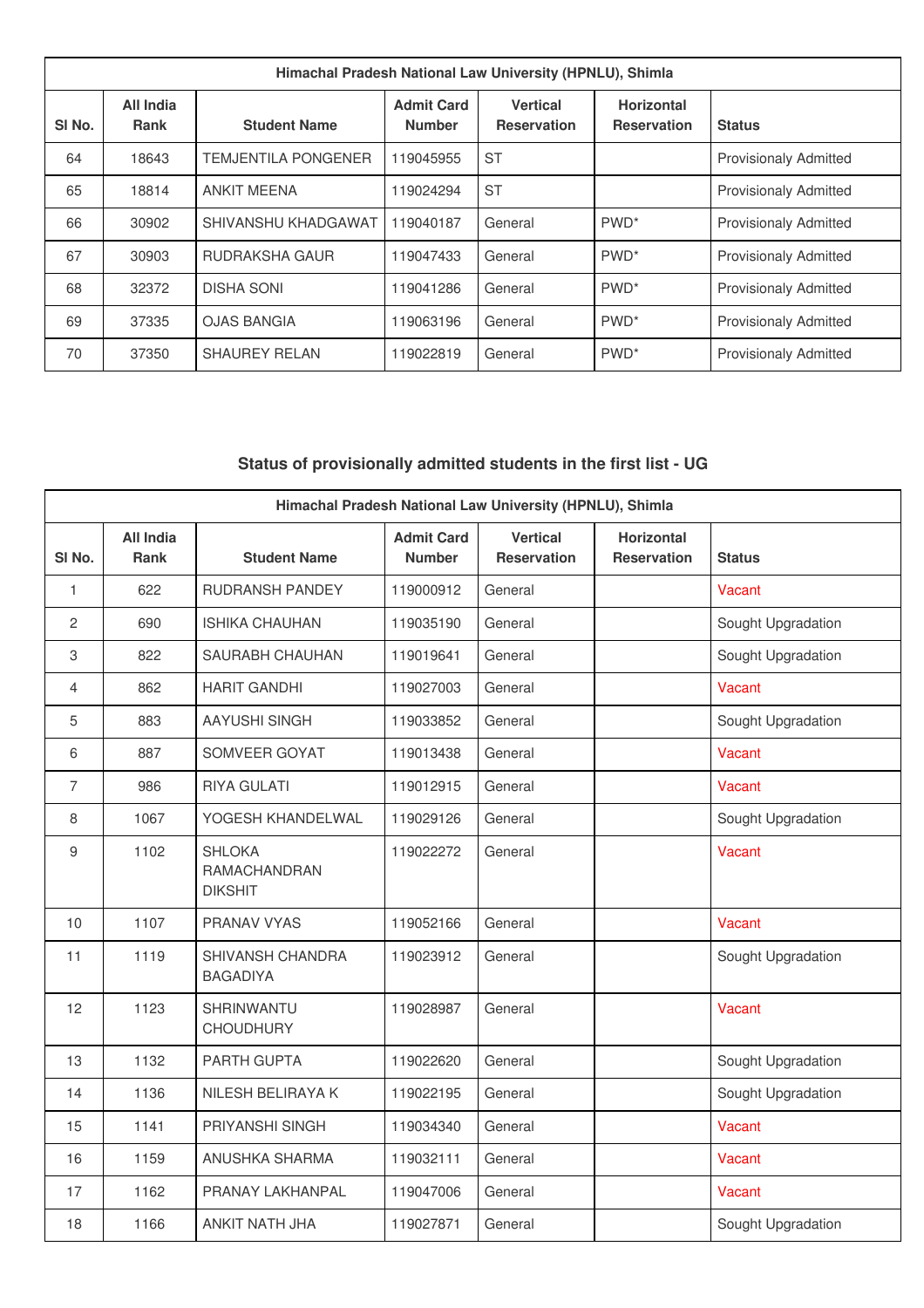| Himachal Pradesh National Law University (HPNLU), Shimla |                                 |                                        |                                    |                                       |                                         |                    |  |
|----------------------------------------------------------|---------------------------------|----------------------------------------|------------------------------------|---------------------------------------|-----------------------------------------|--------------------|--|
| SI No.                                                   | <b>All India</b><br><b>Rank</b> | <b>Student Name</b>                    | <b>Admit Card</b><br><b>Number</b> | <b>Vertical</b><br><b>Reservation</b> | <b>Horizontal</b><br><b>Reservation</b> | <b>Status</b>      |  |
| 19                                                       | 1168                            | <b>KRITIKA</b>                         | 119047358                          | General                               |                                         | Sought Upgradation |  |
| 20                                                       | 1170                            | <b>VISHWAJEET RAO</b>                  | 119027687                          | General                               |                                         | Vacant             |  |
| 21                                                       | 1179                            | SHREYAA MOHANTY                        | 119012593                          | General                               |                                         | Sought Upgradation |  |
| 22                                                       | 1180                            | KHUSHI GOYAL                           | 119002044                          | General                               |                                         | Vacant             |  |
| 23                                                       | 1181                            | <b>UMESH VISHNOI</b>                   | 119032870                          | General                               |                                         | Vacant             |  |
| 24                                                       | 1185                            | <b>TANISHA KACHHAWA</b>                | 119017732                          | General                               |                                         | Sought Upgradation |  |
| 25                                                       | 1188                            | <b>SURBHI PAREEK</b>                   | 119053865                          | General                               |                                         | Vacant             |  |
| 26                                                       | 1189                            | <b>RICHA AGARWAL</b>                   | 119021525                          | General                               |                                         | Vacant             |  |
| 27                                                       | 1190                            | NAYANIKA MISHRA                        | 119014017                          | General                               |                                         | Vacant             |  |
| 28                                                       | 1191                            | <b>UDDESHYA SINGH</b>                  | 119035041                          | General                               |                                         | Vacant             |  |
| 29                                                       | 1192                            | <b>GAURAV RAJ</b>                      | 119074689                          | General                               |                                         | <b>Vacant</b>      |  |
| 30                                                       | 1194                            | <b>JESIKA SOMANI</b>                   | 119023011                          | General                               |                                         | Vacant             |  |
| 31                                                       | 1195                            | KSHITIJ UJALA                          | 119005512                          | General                               |                                         | Vacant             |  |
| 32                                                       | 1197                            | <b>HIMANSHU SHARMA</b>                 | 119007849                          | General                               |                                         | Sought Upgradation |  |
| 33                                                       | 1200                            | ANCHAL AGARWAL                         | 119038814                          | General                               |                                         | Vacant             |  |
| 34                                                       | 1201                            | <b>MANIK HARINDER</b><br>AHLUWALIA     | 119003300                          | General                               |                                         | Vacant             |  |
| 35                                                       | 1203                            | ANOUSHKA RANA                          | 119032491                          | General                               |                                         | Sought Upgradation |  |
| 36                                                       | 1204                            | <b>KARTHIK</b><br>MADHUSOODANAN        | 119008321                          | General                               |                                         | Vacant             |  |
| 37                                                       | 1205                            | <b>SAMIKA SINGH</b>                    | 119069611                          | General                               |                                         | Vacant             |  |
| 38                                                       | 1206                            | <b>UDWIPT VERMA</b>                    | 119004870                          | General                               |                                         | Vacant             |  |
| 39                                                       | 1208                            | <b>AMIT PATEL</b>                      | 119034854                          | General                               |                                         | Vacant             |  |
| 40                                                       | 1209                            | ASHIS SWAYAMPRAKASH                    | 119012329                          | General                               |                                         | Vacant             |  |
| 41                                                       | 1210                            | SAKSHAM CHATURVEDI                     | 119039734                          | General                               |                                         | Vacant             |  |
| 42                                                       | 1211                            | <b>HARSH AMRIT</b>                     | 119005908                          | General                               |                                         | Vacant             |  |
| 43                                                       | 1212                            | <b>MANASVI SANJAY</b><br><b>SHARMA</b> | 119030789                          | General                               |                                         | Vacant             |  |
| 44                                                       | 1213                            | <b>KISHAN KUMAR</b><br>SAMANTARAY      | 119030648                          | General                               |                                         | Vacant             |  |
| 45                                                       | 1215                            | RAUSHAN KUMAR                          | 119020637                          | General                               |                                         | Vacant             |  |
| 46                                                       | 1216                            | SHIRISH PARASHAR                       | 119050621                          | General                               |                                         | Vacant             |  |
| 47                                                       | 1218                            | YASH VARDHAN MISHRA                    | 119016502                          | General                               |                                         | Vacant             |  |
| 48                                                       | 1219                            | UTKARSH VERMA                          | 119029527                          | General                               |                                         | Vacant             |  |
| 49                                                       | 1220                            | SAMBIT KUMAR PATRI                     | 119028355                          | General                               |                                         | Vacant             |  |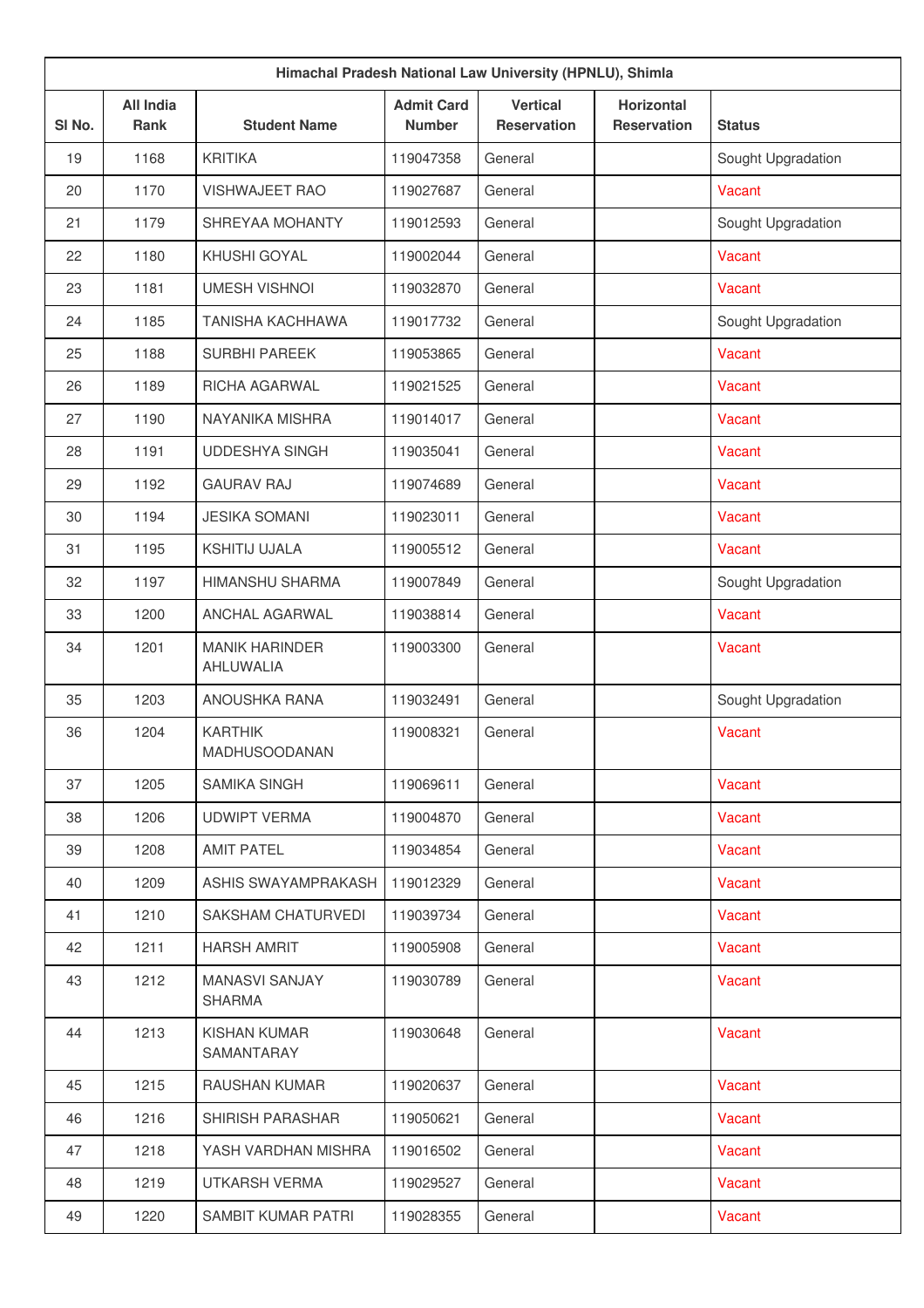| Himachal Pradesh National Law University (HPNLU), Shimla |                                 |                            |                                    |                                       |                                         |                              |  |  |
|----------------------------------------------------------|---------------------------------|----------------------------|------------------------------------|---------------------------------------|-----------------------------------------|------------------------------|--|--|
| SI <sub>No.</sub>                                        | <b>All India</b><br><b>Rank</b> | <b>Student Name</b>        | <b>Admit Card</b><br><b>Number</b> | <b>Vertical</b><br><b>Reservation</b> | <b>Horizontal</b><br><b>Reservation</b> | <b>Status</b>                |  |  |
| 50                                                       | 1221                            | DIVYANSH BHATNAGAR         | 119062080                          | General                               |                                         | Vacant                       |  |  |
| 51                                                       | 1225                            | <b>AYUSHI SONI</b>         | 119040226                          | General                               |                                         | Sought Upgradation           |  |  |
| 52                                                       | 1311                            | PRATEEK SHARMA             | 119009337                          | General                               | $CW^*$                                  | Sought Upgradation           |  |  |
| 53                                                       | 1445                            | SAMYUKTA SHANKAR           | 119004057                          | General                               | $CW^*$                                  | Vacant                       |  |  |
| 54                                                       | 1481                            | <b>RITWIK DESWAL</b>       | 119027603                          | General                               | GC-HP*                                  | Vacant                       |  |  |
| 55                                                       | 1501                            | <b>SANDRA SUNIL</b>        | 119008843                          | General                               | $CW^*$                                  | Vacant                       |  |  |
| 56                                                       | 1540                            | <b>GAURI JHA</b>           | 119001238                          | General                               | $CW^*$                                  | Sought Upgradation           |  |  |
| 57                                                       | 1545                            | <b>ANJALI YADAV</b>        | 119025274                          | General                               | $CW^*$                                  | Vacant                       |  |  |
| 58                                                       | 1550                            | ARYAMAN CHAUHAN            | 119003343                          | General                               | $CW^*$                                  | Sought Upgradation           |  |  |
| 59                                                       | 1634                            | SHASHWAT SHARMA            | 119035806                          | General                               | GC-HP*                                  | Sought Upgradation           |  |  |
| 60                                                       | 1860                            | <b>RISPI</b>               | 119031574                          | General                               | GC-HP*                                  | Vacant                       |  |  |
| 61                                                       | 2154                            | AARUSH SHARMA              | 119014043                          | General                               | GC-HP*                                  | Vacant                       |  |  |
| 62                                                       | 2488                            | <b>GUNJAN SINGH NEGI</b>   | 119003109                          | General                               | GC-HP*                                  | <b>Provisionaly Admitted</b> |  |  |
| 63                                                       | 2516                            | RIYA SHANKAR SHARMA        | 119015309                          | General                               | GC-HP*                                  | Vacant                       |  |  |
| 64                                                       | 2705                            | <b>JAI SINGH</b>           | 119003133                          | General                               | GC-HP*                                  | Vacant                       |  |  |
| 65                                                       | 2943                            | <b>SHREY SHARMA</b>        | 119032242                          | General                               | GC-HP*                                  | Sought Upgradation           |  |  |
| 66                                                       | 3022                            | <b>ADITI SHARMA</b>        | 119004922                          | General                               | GC-HP*                                  | Vacant                       |  |  |
| 67                                                       | 3205                            | <b>SAVVY THAKUR</b>        | 119022441                          | General                               | GC-HP*                                  | Sought Upgradation           |  |  |
| 68                                                       | 3244                            | <b>SAURAV UPADHYAY</b>     | 119076225                          | General                               | GC-HP*                                  | Sought Upgradation           |  |  |
| 69                                                       | 3415                            | AADHYA SETH                | 119018640                          | General                               | GC-HP*                                  | Vacant                       |  |  |
| 70                                                       | 4083                            | SHREIYA KATOCH             | 119039804                          | General                               | GC-HP*                                  | <b>Provisionaly Admitted</b> |  |  |
| 71                                                       | 4298                            | REETIKA VERMA              | 119001074                          | General                               | GC-HP*                                  | <b>Provisionaly Admitted</b> |  |  |
| 72                                                       | 4389                            | ARHANT MAHAJAN             | 119027421                          | General                               | GC-HP*                                  | Vacant                       |  |  |
| 73                                                       | 4435                            | AAKASH AGGARWAL            | 119026341                          | General                               | GC-HP*                                  | <b>Provisionaly Admitted</b> |  |  |
| 74                                                       | 4518                            | MUSKAAN KHANKA             | 119013394                          | General                               | GC-HP*                                  | Vacant                       |  |  |
| 75                                                       | 4853                            | <b>ARNAV VYAS</b>          | 119042406                          | General                               | GC-HP*                                  | <b>Provisionaly Admitted</b> |  |  |
| 76                                                       | 5272                            | <b>BHANU SINGH ROHILLA</b> | 119052212                          | General                               | GC-HP*                                  | <b>Provisionaly Admitted</b> |  |  |
| 77                                                       | 5346                            | ANUJA SHARMA               | 119026406                          | General                               | GC-HP*                                  | <b>Provisionaly Admitted</b> |  |  |
| 78                                                       | 5482                            | URVI KHANNA                | 119019840                          | General                               | GC-HP*                                  | <b>Provisionaly Admitted</b> |  |  |
| 79                                                       | 6154                            | <b>ABHINAV GUPTA</b>       | 119005663                          | General                               | GC-HP*                                  | <b>Provisionaly Admitted</b> |  |  |
| 80                                                       | 6159                            | KULDEEP KUMAR              | 119005913                          | General                               | GC-HP*                                  | <b>Provisionaly Admitted</b> |  |  |
| 81                                                       | 6210                            | <b>ISHAN SHARMA</b>        | 119012055                          | General                               | GC-HP*                                  | Provisionaly Admitted        |  |  |
| 82                                                       | 6354                            | <b>ARISIA</b>              | 119034884                          | General                               | GC-HP*                                  | Sought Upgradation           |  |  |
| 83                                                       | 6553                            | AANVI PARASHAR             | 119008122                          | General                               | GC-HP*                                  | <b>Provisionaly Admitted</b> |  |  |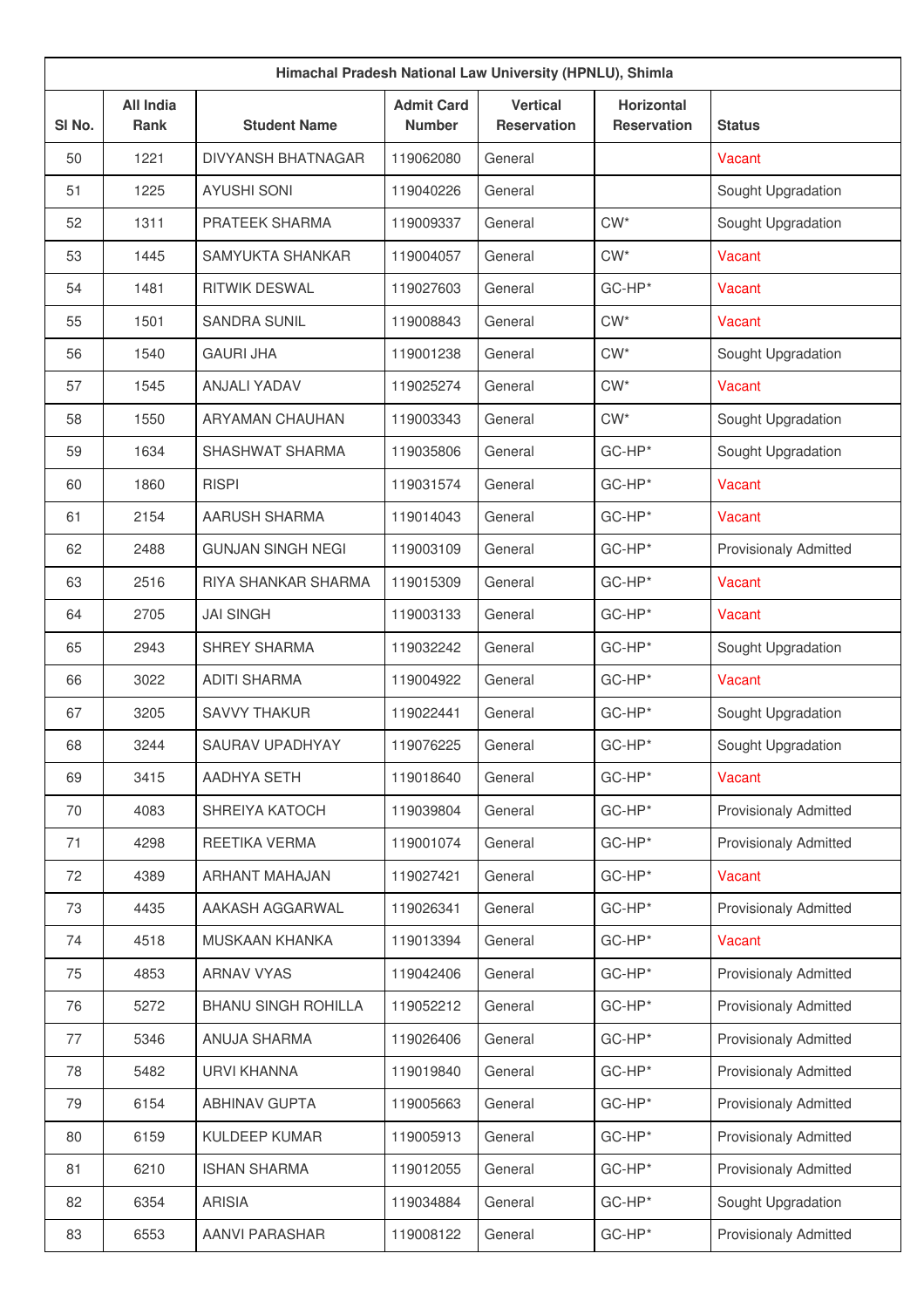| Himachal Pradesh National Law University (HPNLU), Shimla |                                 |                                  |                                    |                                       |                                         |                              |  |
|----------------------------------------------------------|---------------------------------|----------------------------------|------------------------------------|---------------------------------------|-----------------------------------------|------------------------------|--|
| SI No.                                                   | <b>All India</b><br><b>Rank</b> | <b>Student Name</b>              | <b>Admit Card</b><br><b>Number</b> | <b>Vertical</b><br><b>Reservation</b> | <b>Horizontal</b><br><b>Reservation</b> | <b>Status</b>                |  |
| 84                                                       | 6574                            | <b>ARYAN SHARMA</b>              | 119002177                          | General                               | GC-HP*                                  | Vacant                       |  |
| 85                                                       | 6896                            | YUKTA SINGH                      | 119000957                          | <b>SC</b>                             |                                         | Vacant                       |  |
| 86                                                       | 7000                            | SANCHIT SHARMA                   | 119002204                          | General                               | GC-HP*                                  | Sought Upgradation           |  |
| 87                                                       | 7053                            | AAKSHI SHARMA                    | 119010268                          | General                               | GC-HP*                                  | <b>Provisionaly Admitted</b> |  |
| 88                                                       | 7675                            | RABIA CHAUDHARY                  | 119056720                          | SC                                    |                                         | Sought Upgradation           |  |
| 89                                                       | 7826                            | <b>SHUBHAM PARMAR</b>            | 119017245                          | SC                                    |                                         | Sought Upgradation           |  |
| 90                                                       | 7900                            | <b>MANEET KAUR</b>               | 119049211                          | SC                                    |                                         | Vacant                       |  |
| 91                                                       | 7962                            | <b>ADITYA SONKARIA</b>           | 119025057                          | SC                                    |                                         | Vacant                       |  |
| 92                                                       | 8775                            | DEB ZYOTI DAS                    | 119062580                          | SC                                    |                                         | <b>Provisionaly Admitted</b> |  |
| 93                                                       | 9127                            | PARTH TAMTA                      | 119001059                          | SC                                    |                                         | Sought Upgradation           |  |
| 94                                                       | 9414                            | <b>TAPOSH DAS</b>                | 119024660                          | SC                                    |                                         | Vacant                       |  |
| 95                                                       | 9470                            | <b>TAMARA VUNDRU</b>             | 119021240                          | SC                                    |                                         | Vacant                       |  |
| 96                                                       | 9927                            | PRIYANSHU DAHIYA                 | 119062682                          | SC                                    |                                         | Vacant                       |  |
| 97                                                       | 10193                           | <b>KISHOR KUMAR</b>              | 119031991                          | SC                                    |                                         | Vacant                       |  |
| 98                                                       | 10410                           | <b>TANMAY RAJ</b>                | 119000229                          | SC                                    |                                         | Vacant                       |  |
| 99                                                       | 10412                           | <b>SRIYA VEMULA</b>              | 119046241                          | SC                                    |                                         | Vacant                       |  |
| 100                                                      | 10441                           | <b>KRITIKA SONI</b>              | 119028539                          | SC                                    |                                         | Sought Upgradation           |  |
| 101                                                      | 10553                           | PRATYUSH MAHAVAR                 | 119015882                          | SC                                    |                                         | <b>Provisionaly Admitted</b> |  |
| 102                                                      | 10612                           | <b>KUSHAL KUMAR</b>              | 119011940                          | SC                                    |                                         | Vacant                       |  |
| 103                                                      | 10628                           | KARTIKEYA HADIA                  | 119029960                          | SC                                    |                                         | Vacant                       |  |
| 104                                                      | 10657                           | ARINDAM NARAYAN<br><b>POSVAL</b> | 119017860                          | <b>ST</b>                             | GC-HP                                   | Sought Upgradation           |  |
| 105                                                      | 10738                           | ENAAKSHI MAJUMDAR                | 119002387                          | SC                                    |                                         | Vacant                       |  |
| 106                                                      | 13464                           | PRISHA KUMAR                     | 119067925                          | <b>ST</b>                             |                                         | Vacant                       |  |
| 107                                                      | 13557                           | SIDDHARTH JEET<br><b>KANTYA</b>  | 119054189                          | <b>ST</b>                             |                                         | Vacant                       |  |
| 108                                                      | 14161                           | VISHNU DHANGAL                   | 119025833                          | <b>ST</b>                             |                                         | Sought Upgradation           |  |
| 109                                                      | 14189                           | <b>MANSI MINA</b>                | 119029706                          | <b>ST</b>                             |                                         | Sought Upgradation           |  |
| 110                                                      | 14345                           | <b>ARCHANA MINA</b>              | 119048085                          | <b>ST</b>                             |                                         | Vacant                       |  |
| 111                                                      | 14395                           | YUGAANTER NEGI                   | 119023690                          | <b>ST</b>                             |                                         | Sought Upgradation           |  |
| 112                                                      | 15083                           | <b>ADITY KAPOOR</b>              | 119000081                          | <b>ST</b>                             |                                         | Provisionaly Admitted        |  |
| 113                                                      | 15389                           | <b>AVANI LEKHARA</b>             | 119007080                          | General                               | PWD <sup>*</sup>                        | Vacant                       |  |
| 114                                                      | 16082                           | RITIK JINATA                     | 119002340                          | <b>ST</b>                             |                                         | Provisionaly Admitted        |  |
| 115                                                      | 16879                           | <b>UMESH PRASAD</b>              | 119061655                          | <b>ST</b>                             |                                         | Sought Upgradation           |  |
| 116                                                      | 24065                           | <b>DHRITI SINGLA</b>             | 119064933                          | General                               | PWD <sup>*</sup>                        | Vacant                       |  |